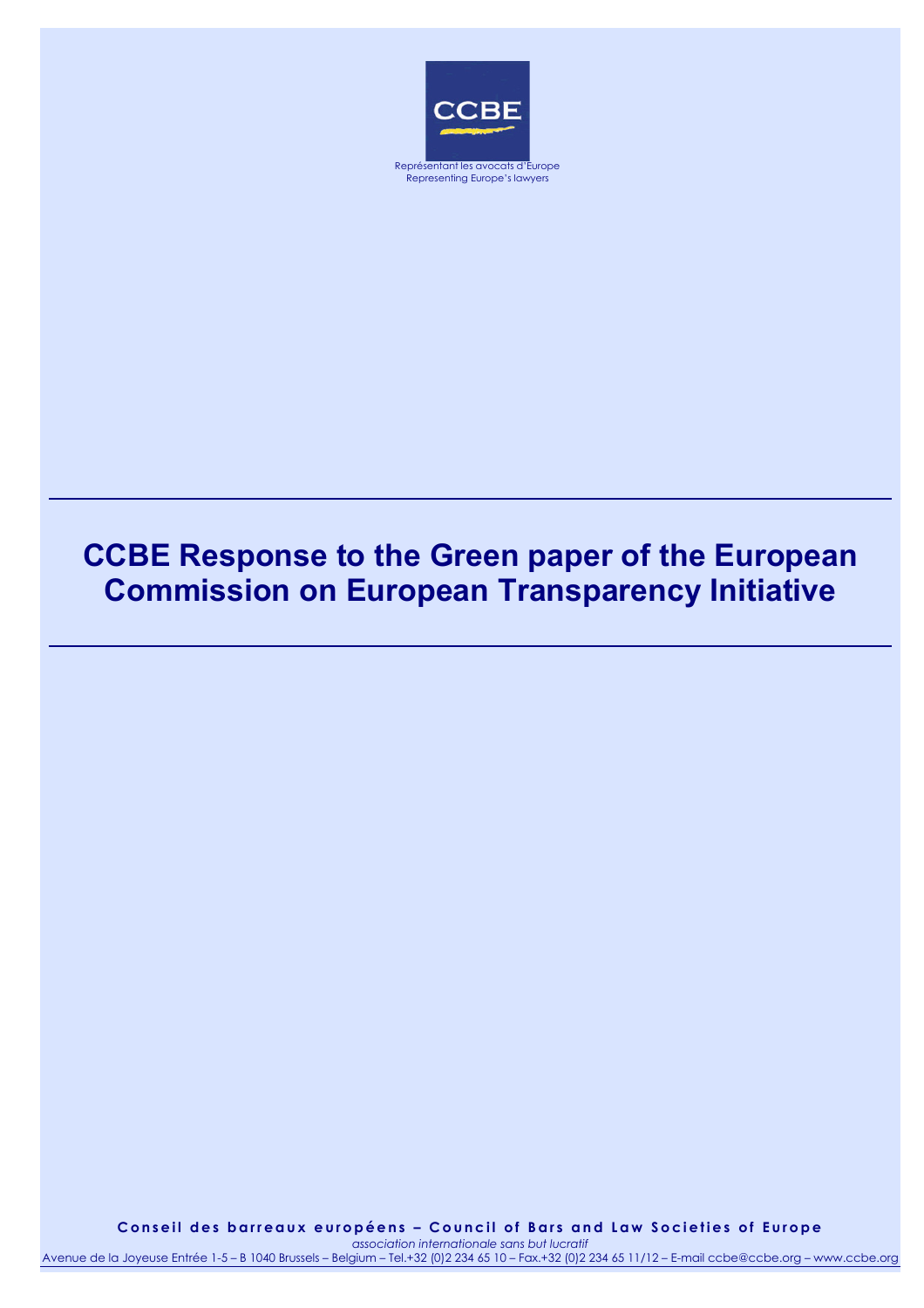# **CCBE Response to the Green Paper from the European Commission on European Transparency Initiative**

## **1. INTRODUCTION**

The Council of Bar and Law Societies of Europe represents more than 700,000 European lawyers through its member bars and law societies of the European Union and the European Economic Area. In addition to membership from EU bars, it has also observer representatives from a further seven European countries' bars. The CCBE responds regularly on behalf of its members to policy consultations which affect European lawyers.

The CCBE is registered in CONECCS (Consultation, European Commission and Civil Society).

Following the Green Paper on a European Transparency Initiative presented by the European Commission setting out its proposed next steps in this area, this paper is the response of the CCBE to some of the questions raised<sup>[1](#page-1-0)</sup>. Our comments follow the order of questions of the Commission.

The CCBE welcomes the initiative of the European Commission for more transparency in the view of the "partnership of European renewal" and believes that both the European Institutions and relevant interest representatives should work together as partners in consultations and in legislative participation processes to aim for a high level of transparency

As far as the role of individual lawyers or law firms as potential lobbyists is concerned, the CCBE would however like to draw the attention of the Commission to the fact that the legal profession is already regulated by strict deontological principles. The CCBE itself has issued the CCBE Code of Conduct<sup>[2](#page-1-1)</sup> which regulates the legal profession at European level and is respected as binding in the Member States. One of the most important elements of lawyers' professional rules is professional secrecy which applies to lawyers when acting in a professional capacity.

In continental Member States, professional secrecy rule has different origins, sometimes the constitution, sometimes the criminal law as well as statutes. In common law countries, legal professional privilege and confidentiality are common law principles stated by the Courts in their decisions to be a fundamental feature of the administration of justice and the rule of law.

#### **In this respect and on a preliminary basis, the CCBE would like to draw the attention of the Commission to the extremely wide definition of lobbying it suggests.**

In the CCBE's view, this definition is too wide and catches activities which should not be considered as lobbying. As a matter of fact, lawyers are involved in two kinds of activities in their relations with European institutions.

• On the one hand, they are involved in individual cases for clients regarding the direct application of existing Community law, in particular in the area of competition law.

As these activities are already governed by numerous procedural rules, and for lawyers they are governed by their deontology, it does not seem appropriate that they are covered by the definition of lobbying proposed by the Green Paper.

- On the other hand, lawyers intervene before institutions in the framework of the legislative process. This type of activities is likely to be considered as lobbying under the definition of the Green Paper though it is performed by lawyers.
- 1 There was one vote against this response, from the UK Delegation. Its views can be found at

Avenue de la Joyeuse Entrée 1-5 – B 1040 Brussels – Belgium – Tel.+32 (0)2 234 65 10 – Fax.+32 (0)2 234 65 11/12 – E-mail ccbe@ccbe.org – www.ccbe.org

<span id="page-1-0"></span><http://www.lawsociety.org.uk/documents/downloads/dynamic/greenpapertransinitiative220906.pdf>

<span id="page-1-1"></span>Please see: [http://www.ccbe.org/en/documents/code\\_deonto.htm](http://www.ccbe.org/en/documents/code_deonto.htm)

<span id="page-1-2"></span><sup>&</sup>lt;sup>3</sup> Please see the CCBE update on the Report by D.A.O. Edward, QC "The professional secret, confidentiality and legal professional privilege in Europe", [http://www.ccbe.org/doc/En/update\\_edwards\\_report\\_en.pdf](http://www.ccbe.org/doc/En/update_edwards_report_en.pdf)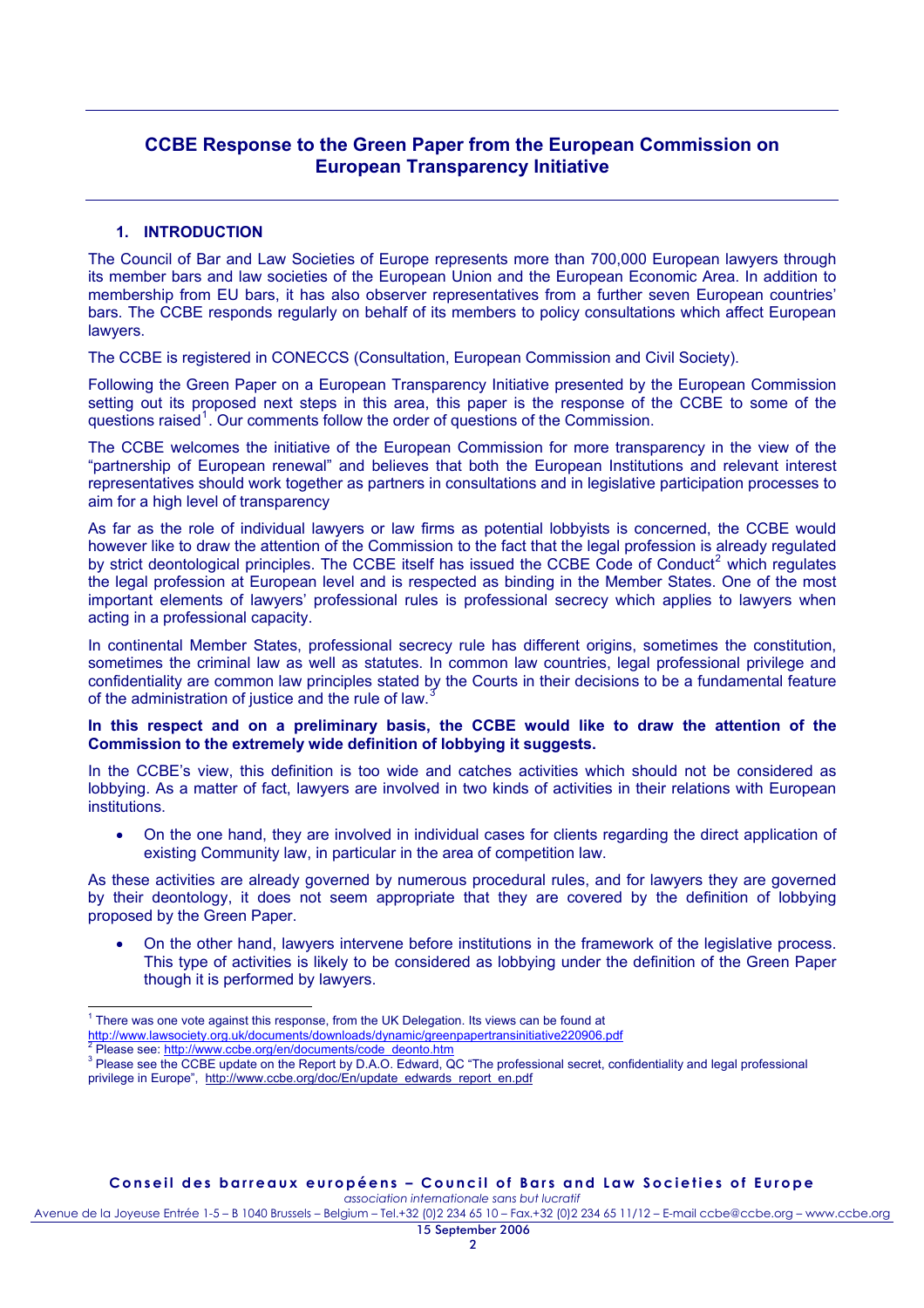The CCBE would like to insist on the fact that lawyers are subject in all Member States to their code of conduct which is strictly applied. Their deontology must be respected in the framework of their defence and advising activities as well as in their lobbying activities.

The CCBE would like the definition of lobbying to take account of this distinction.

If this request modifying the definition is not considered, the CCBE would like at least this distinction to apply to lawyers.

The proposals in the Green Paper must not contradict lawyers' deontological rules, but must on the contrary take account of them to the extent that they are stricter than those which lobbyists obey.

# **Responses of the CCBE to the questions of the Green Paper on the European transparency initiative**

#### *Question complex A: The way forward*

#### • *Do you agree that efforts should be made to bring greater transparency to lobbying?*

The CCBE believes that transparency of lobbying activities is an important concept to ensure that the European Union is "open to public scrutiny and accountable for its work".

However, reinforcing transparency rules must be done while respecting lawyers' ethical rules, and in particular professional secrecy.

#### • *Do you agree that lobbyists who wish to be automatically alerted to consultations by the EU institutions should register and provide information, including on their objectives, financial situation and on the interests they represent?*

This question combines different issues which need to be separated for a proper answer to be given.

As the mere reason of registration is to be alerted automatically to consultations, then it should be open to all (European citizens and organisations) upon simple registration. That should be considered no less than a right for all in a transparent governmental system.

In the perspective of a functioning and transparent democracy, the intention of the Commission to restrict access to information to a limited, registered circle of persons is consequently very problematic. After all, not only lobbyists could be interested in receiving early information on consultations, but any citizen who wants to keep themselves posted on developments at EU level.

Indeed, it seems that to be alerted to consultations of EU institutions, giving one's name and address to the Commission should be enough.

However, with regard to lobbying activities themselves, the CCBE thinks that registration of lobbyists could be useful to create the desired transparency.

This registration could be done in the same way as that of lobbyists registered with the European Parliament.

Regarding the information which is required for the registration, the CCBE would like to point out that lawyers should not be obliged to disclose such information they obtain where this could be a breach of professional secrecy or other professional rules.

Furthermore, the term "financial situation" and its application to law firms and legal professionals is unclear.

#### • *Do you agree that this information should be available to the general public?*

As mentioned above, the CCBE is not against the establishment of a registry with names and addresses of lawyers.

#### **Conseil des barreaux européens – Council of Bars and Law Societies of Europe**

*association internationale sans but lucratif* Avenue de la Joyeuse Entrée 1-5 – B 1040 Brussels – Belgium – Tel.+32 (0)2 234 65 10 – Fax.+32 (0)2 234 65 11/12 – E-mail ccbe@ccbe.org – www.ccbe.org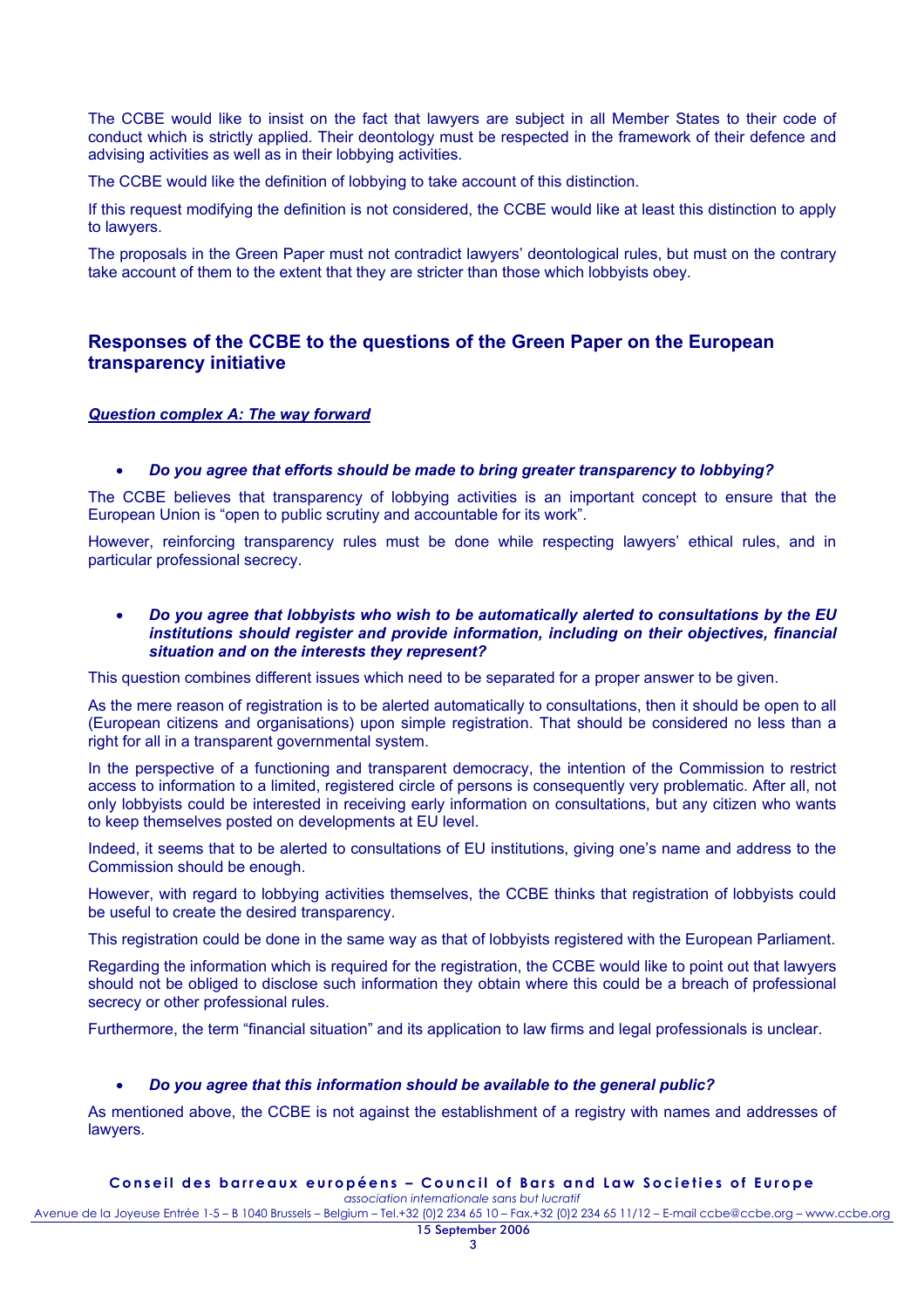Any additional information in a publicly accessible register should be in compliance with the ethical rules of the legal profession.

#### • *Who do you think should manage the register?*

The CCBE would accept the registry be managed by the European Commission, but cannot envisage it being managed by a lobbying association, even if the latter is recognised by the Commission.

If the registration was to be with a private lobbying organisation, member bars might have problems in registering because their statutes might prevent their becoming members of private organisations.

In the CCBE's view, the management of the register should be done in the same way as that of the European Parliament.

#### • *Do you agree to consolidating the existing codes of conduct with a set of common minimum requirements?*

The CCBE would like to emphasise that lawyers are already subject to their own code of conduct whose requirements are equal to or even higher (i.e. : requirement of professional indemnity insurance) than minimum requirements proposed by the Commission or included in the SEAP and EPACA codes of conduct.

The CCBE would also like to emphasise that the European Code of Conduct for Mediators recognises that: "Adherence to the code is without prejudice to national legislations or rules regulating professions<sup>[4](#page-3-0)</sup>".

Finally, the CCBE considers that minimum conduct rules should be drafted in common to enable uniform transparency with the European Union so that there are not different codes for each institution.

### • *Who do you think should write the code?*

In case, it would seem necessary to draft a code common to all institutions, the CCBE is willing to contribute to the development of such a code, particularly to ensure that its own ethical rules are respected in the new code.

#### • *Do you agree that a new, inclusive external watchdog is needed to monitor compliance and that sanctions should be applied for any breach of the code?*

The CCBE thinks that lawyers and any other profession regulated by similarly strict professional codes should not be subject to an additional code for their lobbying activities.

For lawyers, bars already apply strict ethical rules.

However, lobbyists who are not subject to a binding code of conduct should be subject to external supervision and possible sanctions to avoid any discrimination.

## *Question complex B: Feedback on application of the minimum standards of consultation*

*In your view, has the Commission applied the general principles and minimum standards for consultation in a satisfactory manner? You may refer to the individual standards (provided, for ease of reference, in Annex 2 – attached to this response)*

In the CCBE's view, the minimum period of eight weeks for a consultation and twenty days for a meeting is not enough for European organisations like the CCBE.

These extremely short periods are not satisfactory while the input of European organisations like the CCBE on numerous issues of consultation is important.

Avenue de la Joyeuse Entrée 1-5 – B 1040 Brussels – Belgium – Tel.+32 (0)2 234 65 10 – Fax.+32 (0)2 234 65 11/12 – E-mail ccbe@ccbe.org – www.ccbe.org

<span id="page-3-0"></span><sup>&</sup>lt;sup>4</sup> Please see : http://ec.europa.eu/civiliustice/adr/adr\_ec\_code\_conduct\_en.pdf